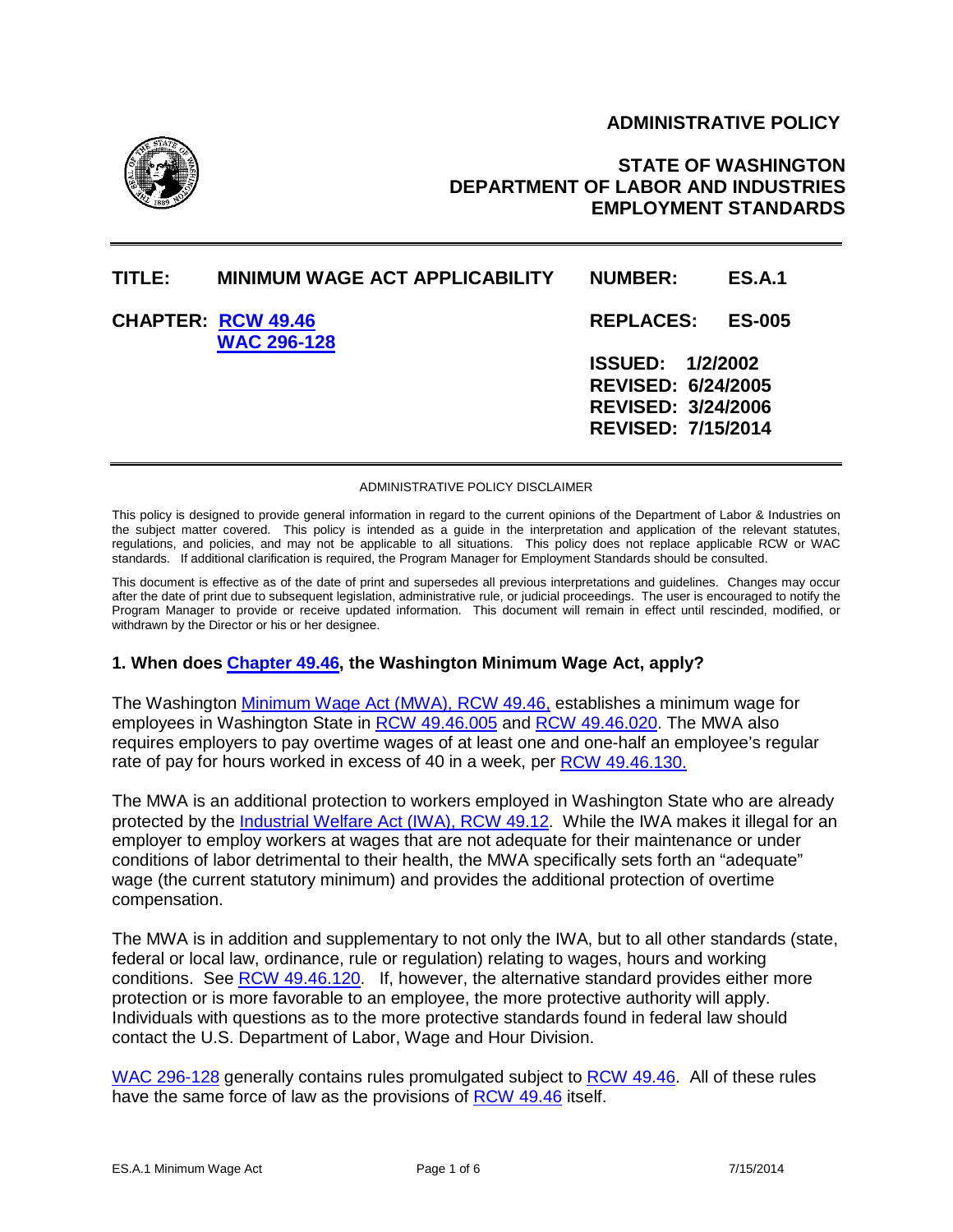## **2. Which employers are subject to [RCW 49.46?](http://apps.leg.wa.gov/rcw/default.aspx?cite=49.46)**

Generally, an "employer" under [RCW 49.46.010\(4\)](http://apps.leg.wa.gov/rcw/default.aspx?cite=49.46.010) is "any individual, partnership, association, corporation, business trust, or any person or group of persons acting directly or indirectly in the interest of an employer in relation to an employee."

Public agencies subject to the MWA may nonetheless, in certain situations, be exempt from the requirement to pay overtime wages. **See** *[ES.A.8.1](http://www.lni.wa.gov/WorkplaceRights/Rules/Policies/default.asp)* Overtime.

Employers who do business in other states, in addition to Washington, may be engaged in interstate commerce and are subject to the Fair Labor Standards Act (FLSA), in addition to the MWA. FLSA is administered by the U.S. Department of Labor, and clarification must be obtained from that agency.

Employers must follow the laws that are more protective to the worker when there is a difference between the applicability of state and federal laws.

### **3. Which employees are subject to the protections of [RCW 49.46?](http://apps.leg.wa.gov/rcw/default.aspx?cite=49.46)**

The protections of the MWA apply to all "employees." An "employee" is defined as "any individual employed by an employer" *except* those employees specifically excluded by the legislature in **RCW 49.46.010(3)(a)** through (n). Minimum wage is not required for employees who are excluded from the MWA. Note that there are additional exceptions to overtime, and as a result an employee can be entitled to minimum wage even if overtime pay is not required. See [RCW 49.46.130](http://apps.leg.wa.gov/rcw/default.aspx?cite=49.46.130) and administrative policy **[ES.A.8.1](http://www.lni.wa.gov/WorkplaceRights/Rules/Policies/default.asp)**, related to overtime.

**4. Definition of employ.** "Employ" means to engage, suffer or permit to work. See [RCW](http://apps.leg.wa.gov/rcw/default.aspx?cite=49.46.010)  [49.46.010 \(3\)](http://apps.leg.wa.gov/rcw/default.aspx?cite=49.46.010) and [WAC 296-126-002 \(3\).](http://app.leg.wa.gov/WAC/default.aspx?cite=296-126-002)

*[See ES.C.2](http://www.lni.wa.gov/WorkplaceRights/files/policies/esc2.pdf)* for a detailed discussion of the hours worked for which the employee must be paid at least the applicable minimum wage. The same concepts apply to employers and employees subject to the MWA.

**5. Independent contractors are not employees.** A bona fide independent contractor is exempt from the MWA because that person is not "employed" by an employer. However, an employer cannot avoid conforming to the MWA by merely referring to someone as an "independent contractor." Whether a worker is an independent contractor must be carefully evaluated on a case-by-case basis.

#### **6. Which employees are excluded from the protections of the MWA?**

The following exemptions are found in [RCW 49.46.010\(3\).](http://apps.leg.wa.gov/rcw/default.aspx?cite=49.46.010) Application of these exemptions depends on the facts, which must be carefully evaluated on a case-by-case basis:

(a) **Certain agricultural employees:** An individual who is employed as a hand harvest pieceworker in the region of employment, *and* who commutes daily from his or her permanent residence to the farm upon which he or she is employed *and* who has been employed in agriculture less than thirteen weeks during the preceding calendar year. Each of the elements listed above must be met in order for the exemption to apply.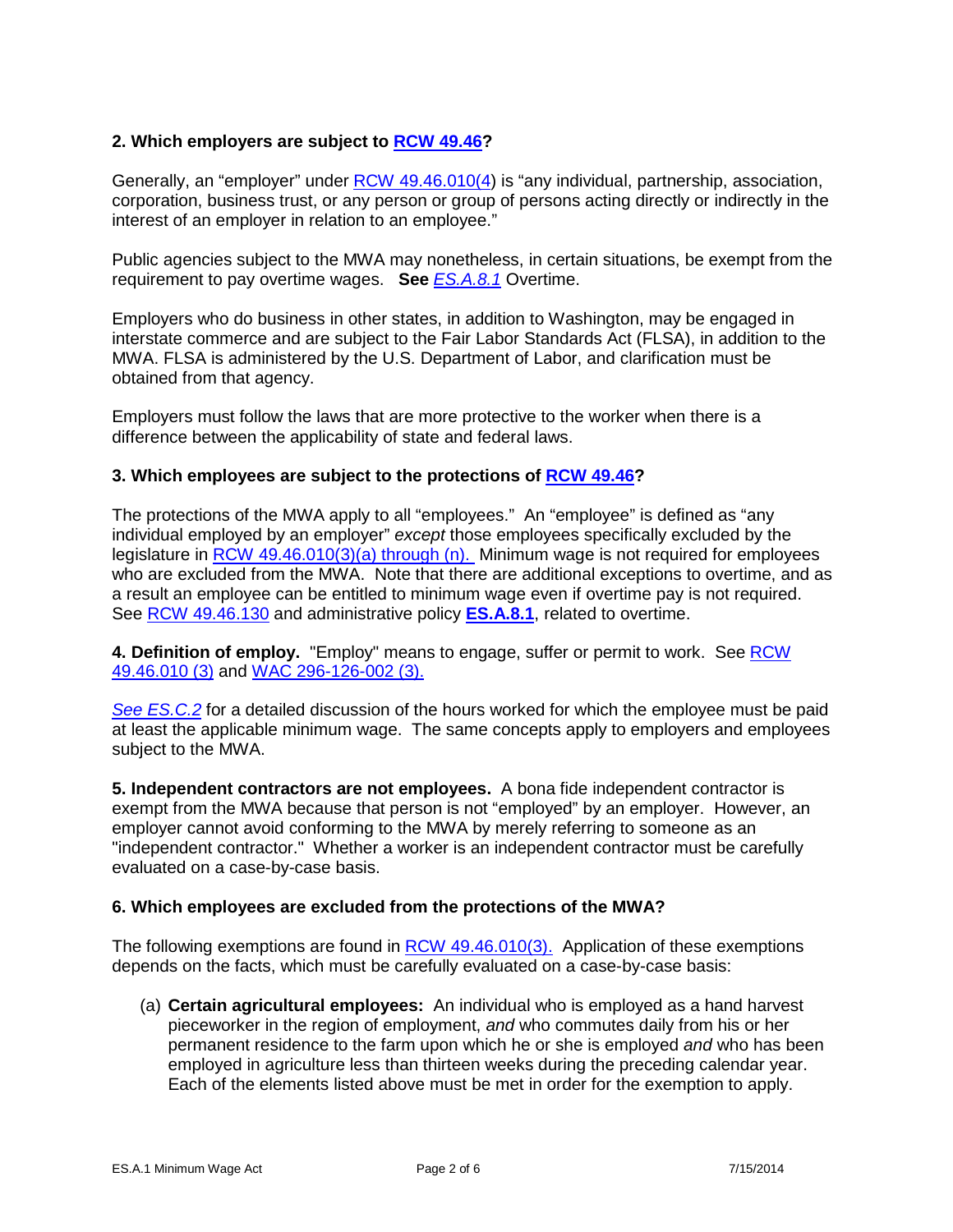Note: All other agricultural workers *are* covered under MWA. The employer has the burden of proving that agricultural workers fall within the above exemption.

(b) **Casual Laborers:** Any individual "employed in casual labor in or about a private home" *unless* the labor is performed in the course of the employer's trade, business, or profession.

Casual refers to employment that is irregular, uncertain or incidental in nature and duration. This must be determined on a case-by-case basis by looking at the scope, duration and continuity of employment. Employment that is intended to be permanent in nature is not casual, and is not exempt, regardless of the type of work performed. Employment of housekeepers, caregivers, or gardeners on a regular basis is not considered" employed in casual labor" and such workers may be subject to the protections of the MWA.

## (c) **Executive, Administrative, Professional, Computer Professional or Outside Sales. [See ES.A.9.](http://www.lni.wa.gov/WorkplaceRights/Rules/Policies/default.asp)2 through ES.A.9.8** for further discussion of the "white collar" exemptions.

Note: The rules promulgated by the Washington State Department of Personnel affecting civil service employees have no bearing on department rules for wage and hour purposes. Public employees in executive, administrative, or professional positions are included in the "salary basis" regulation, [WAC 296-128-532](http://app.leg.wa.gov/WAC/default.aspx?cite=296-128-532) and 533. *See administrative policy [ES.A.9.1.](http://www.lni.wa.gov/WorkplaceRights/Rules/Policies/default.asp)* 

(d) **Volunteer work for an educational, charitable, religious, state or local governmental body or agency or non-profit organization**: Any person engaged in the activities of the above type of organizations as long as there is no employeremployee relationship between the organization and the individual *or* the individual gives his or her services gratuitously to the organization

**The department uses the following interpretation in determining whether workers are volunteers exempt from the MWA:** Individuals will be considered volunteers only where their services are offered freely and without pressure or coercion, direct or implied, from an employer. Individuals who volunteer or donate their services, usually on a part-time basis, for public service or for humanitarian objectives, not as employees and without contemplation of pay, are not considered employees of the entities that received their services. However, if these people are paid for their services beyond reimbursement for expenses, reasonable benefits or a nominal fee, they are employees and not volunteers.

Individuals do not lose their volunteer status if they receive a nominal fee or stipend. A nominal fee is not a substitute for wage compensation and must not be tied to productivity. An individual who volunteers to provide periodic services on a year-round basis may receive a nominal monthly or annual fee without losing volunteer status.

An individual will not be considered a volunteer if he or she is otherwise employed by the same agency or organization to perform similar or identical services as those for which the individual proposes to volunteer. Any individual providing services as a volunteer who then receives wages for services, is no longer exempt and must be paid at least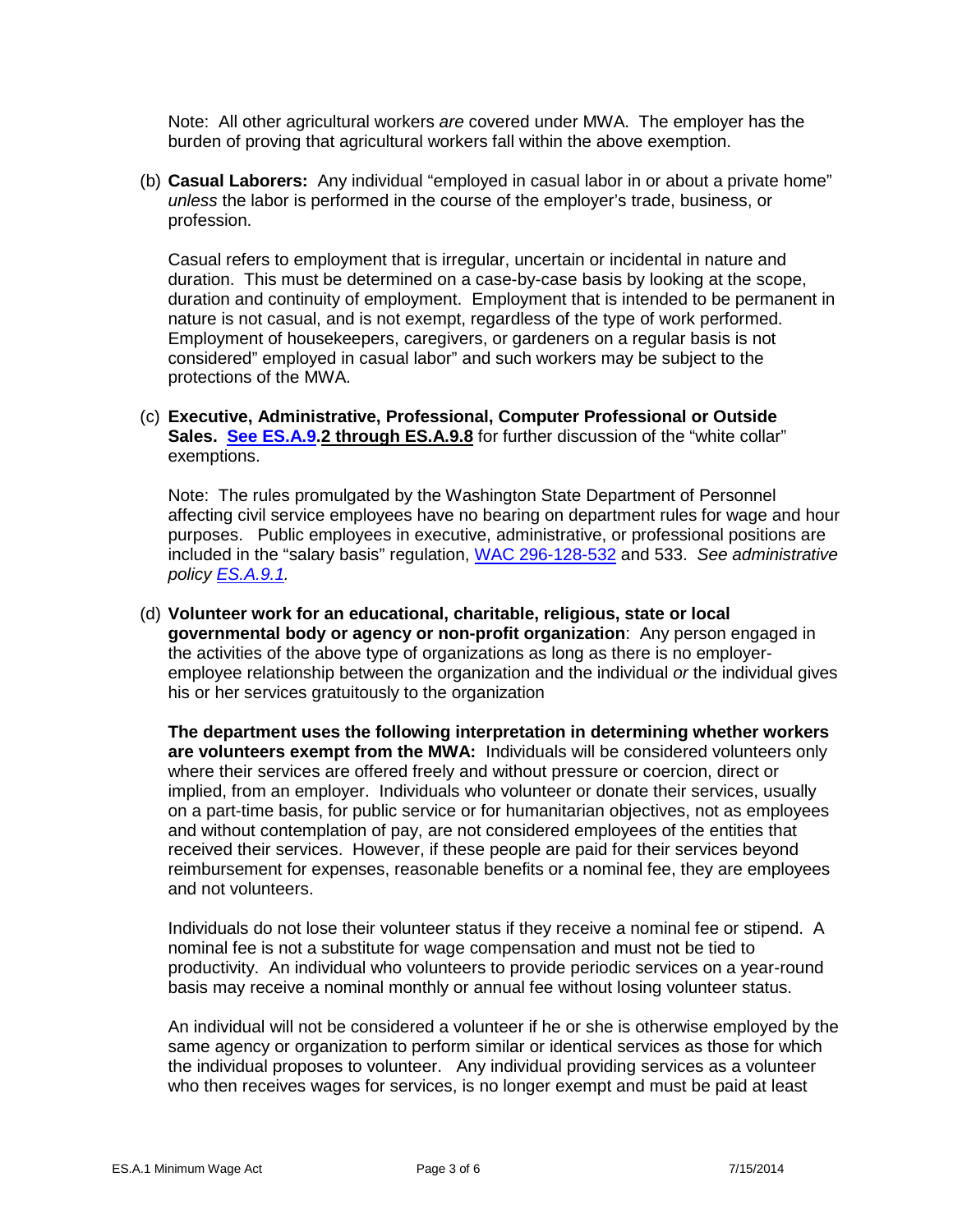minimum wage and overtime pay for hours worked in excess of 40 hours per workweek. Unpaid employment is unlawful. An employee-employer relationship is deemed to exist where there is a contemplation or expectation of payment for goods or services provided.

Note that this interpretation is identical to that used to determine whether a worker is a volunteer and thus exempt from the protections of [RCW 49.12,](http://app.leg.wa.gov/rcw/default.aspx?cite=49.12) the Industrial Welfare Act.

**Volunteers are not allowed in a "for-profit" business.** Any individual, partnership, association, corporation, business trust, or any person or group of persons acting directly or indirectly in the interest of an employer, who permits any individual to work, is subject to the provisions of the MWA.

- (e) **Individuals who are employed full time by a state or local governmental agency or nonprofit educational, charitable, or religious organization and who also do volunteer work for the agency**. Such individuals are exempt from the MWA only with respect to the voluntary services.
- (f) **Newspaper vendors or carriers.** The department construes "newspaper vendors or carriers" very narrowly and does not include magazine carriers or vendors, those who distribute advertising circulars, or persons who sell or distribute literature at sporting events etc.
- (g) **Employees of carriers subject to Part I of the Interstate Commerce Act (Railroads and Pipelines):** Part I of the Interstate Commerce Act is limited to railroads and pipelines only. Interstate motor carriers are covered under Part II of the Interstate Commerce Act and are not exempted from the MWA by this definition.

Non-railroad employees may also be subject to this exemption from the MWA if their activity is integral to the interstate commerce of the railroads. Whether non-railroad employees are exempt should be considered on a case-by-case basis.

- (h) **Forest protection and fire prevention.** Any persons engaged in forest protection and fire prevention activities.
- (i) **Employees of charitable institutions charged with child care responsibilities.**  Employees of charitable institutions charged with child care responsibilities as long as the charitable institution is "engaged primarily in the development of character or citizenship or promoting health or physical fitness or providing or sponsoring recreational opportunities or facilities for young people or members of the armed forces of the United States."

"Charitable institution" traditionally includes churches and other organizations commonly set up under the not-for-profit corporations act if they are recognized by the United States Internal Revenue Service under the tax exemption provision, section 501(c)(3). Typical examples may include the YMCA or YWCA, Girl Scout or Boy Scout organizations, etc. "Charged with child care responsibilities" would include reference to this activity in the organization's by-laws and incorporation documents.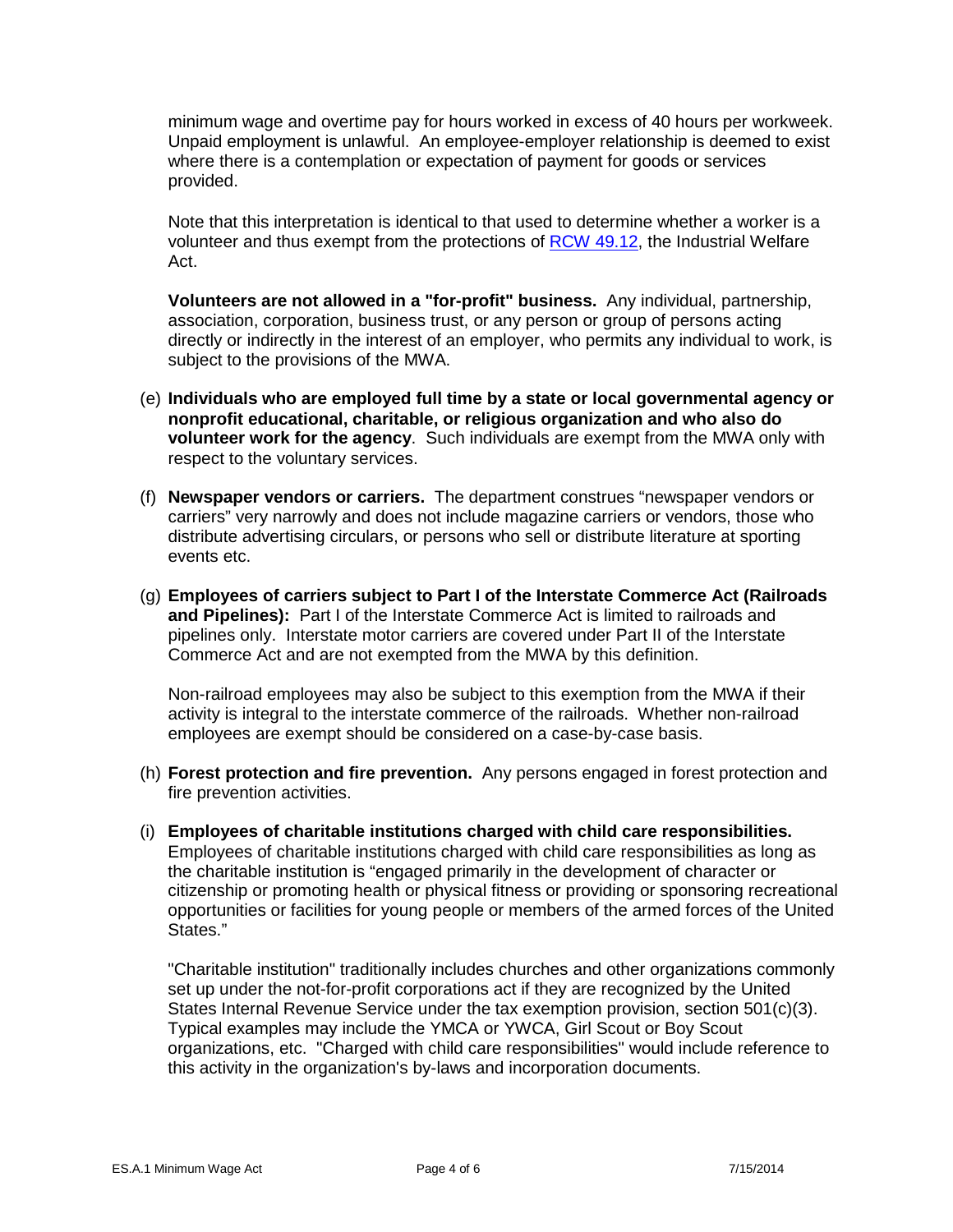(j) **Individuals whose duties require they reside or sleep at their place of employment or who otherwise spend a substantial portion of their work time subject to call.** This exemption encompasses two categories of workers: (1) Those individuals whose duties require that they reside or sleep at their place of employment, and (2) Those individuals who otherwise spend a substantial portion of work time subject to call and not engaged in the performance of active duties.

(1) Reside or sleep: Employees whose job duties require them to reside at the place of employment exempt from both the minimum wage and overtime requirements. Merely residing or sleeping at the place of employment does not exempt individuals from the Minimum Wage Act. In order for individuals to be exempt, their duties must require that they sleep or reside at the place of their employment. An agreement between the employee and employer for the employee to reside or sleep at the place of employment for convenience or merely because housing is available at the place of their employment would not meet the exemption.

Typical examples of this exemption if their duties require them to reside or sleep at the place of their employment may include apartment managers, maintenance personnel, hotel/motel managers, managers of self-storage facilities, and agricultural workers such as sheepherders.

- (k) **Inmates and others in custody.** Residents, inmates or patients of state, county or municipal correctional, detention, treatment or rehabilitative institution would not be required to be paid minimum wage if they perform work directly for, and at, the institution's premises where they are incarcerated, and remain under the direct supervision and control of the institution. State inmates assigned by prison officials to work on prison premises for a private corporation at rates established and paid for by the state are not employees of the private corporation and would not be subject to the MWA.
- (l) **Elected or appointed public officials and employees of the state legislature.** The MWA does not apply to any individual who holds a public elective or appointive office of the state, any county, city, town, municipal corporation, political subdivision, or any instrumentality thereof, or any employee of the state legislature.
- (m)**Washington State ferry crews.** Vessel operating crews of the Washington State ferries, as long as the Department of Transportation operates the ferries.
- (n) **Crews of non-American vessels.** The MWA applies to persons employed as seamen on an American vessel but does not apply to seamen employed on non-American vessels.